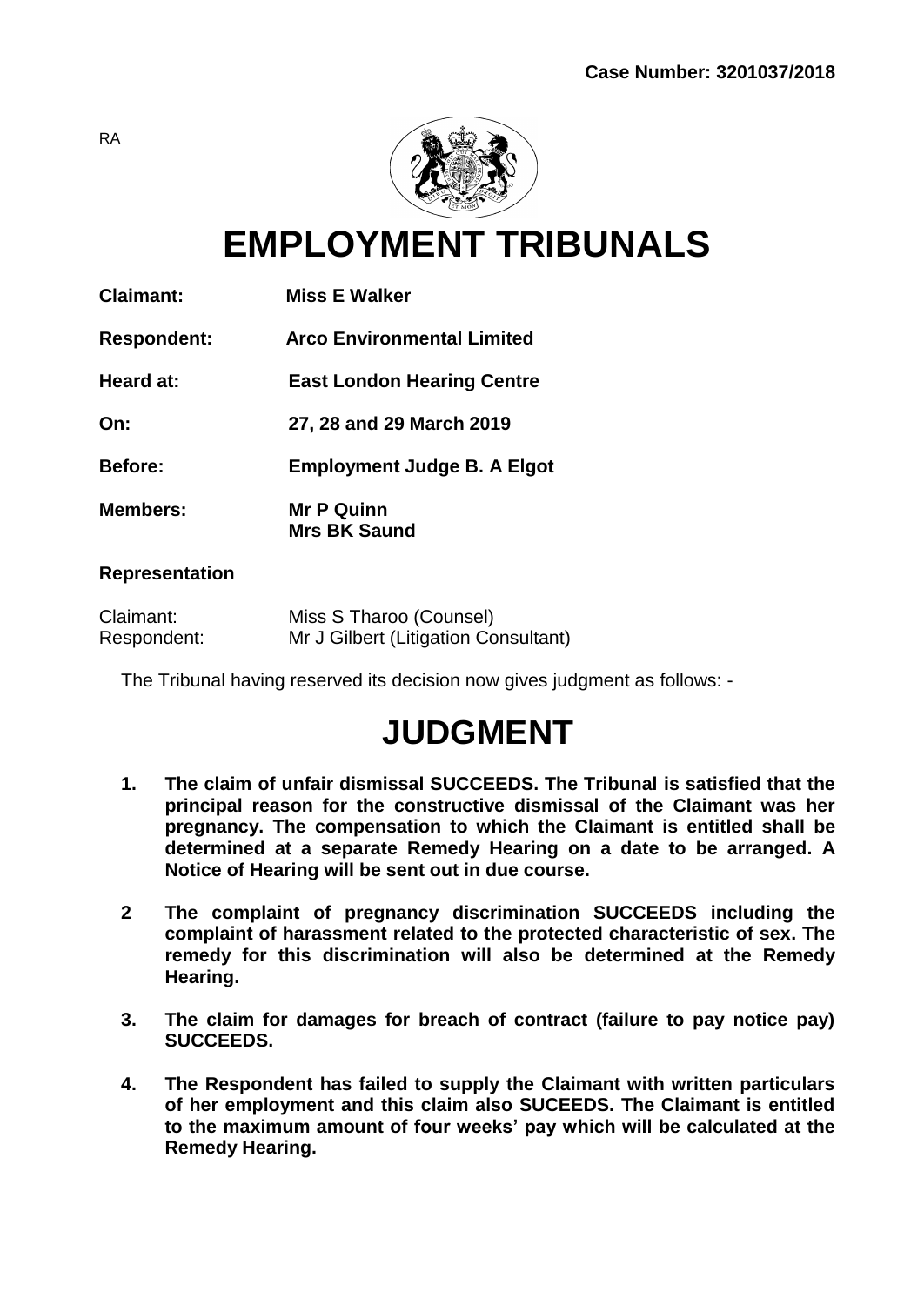# **REASONS**

- 1. In this case the Claimant makes the following claims:
	- 1.1. First, she says that she has been unfairly dismissed in the circumstances set out in s.95 (1) (c) Employment Rights Act 1996. She resigned from her job as an administrator on 13 December 2017 without notice (her exact job title is in contention and therefore we have adopted this generic neutral description). She contends that this resignation took place in circumstances where she terminated the contract of employment under which she was employed in circumstances in which she was entitled to terminate it without notice by reason of the Respondent's conduct as employer and in particularly she says that the Respondent was in breach of the duty of mutual trust and confidence because it behaved in a manner calculated or likely to destroy or seriously damage the employment relationship between the parties without reasonable or material excuse. Secondly, she says that the Respondent failed to provide and maintain a suitable working environment for her free from unlawful discrimination and harassment and in that respect it has also breached its employment obligations towards her in a fundamental way. This claim succeeds.
	- 1.2. Secondly, the Claimant states that her constructive dismissal as described above was automatically unfair. She was only employed by the Respondent for a short period of one month from 13 November 2017 to 13 December 2017 and therefore does not have the two-year qualifying period which is usually necessary to bring a claim of unfair dismissal. However, it is her contention that her dismissal is automatically unfair by reference to s.99 (1) Employment Rights Act 1996 which provides that an employee who is dismissed shall be regarded as unfairly dismissed if the reason or principal reason for the dismissal is pregnancy, child birth or maternity. This claim succeeds.
	- 1.3. Thirdly, the Claimant claims pregnancy discrimination by reference to s.18 (2) Equality Act 2010 which provides that a person (A) discriminates against a woman if, in the protected period in relation to a pregnancy of her, A treats her unfavourably because of the pregnancy. The protected period in relation to a woman's pregnancy begins when the pregnancy begins.
	- 1.4. Mrs Walker's claims of pregnancy discrimination and direct sex discrimination by reference to s.13 Equality Act 2010 are both claims of direct discrimination. These claims succeed.
	- 1.5. In addition, the Claimant states that she was harassed by reference to s.26 of the 2010 Act because the Respondent engaged in unwanted conduct related to the relevant protected characteristic of sex and that the conduct had the purpose or effect of violating her dignity or creating an intimidating, hostile, degrading, humiliating or offensive environment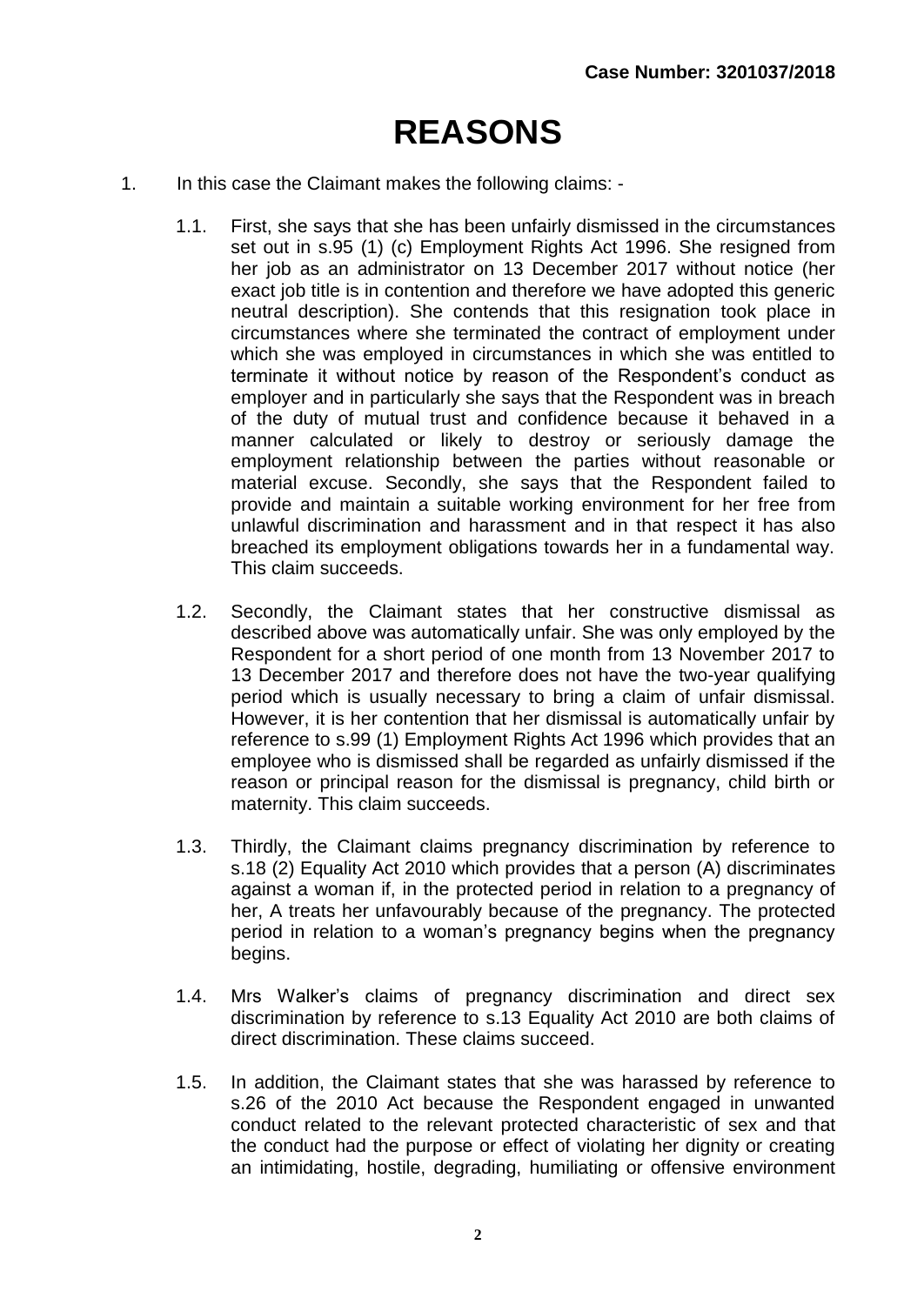for her. This claim succeeds.

- 1.6. She makes a claim for breach of contract by reason of the Respondent's failure to pay her one week's notice pay to which she says she is entitled. This claim succeeds
- 1.7. Finally, she alleges and the Respondent, at the end of this Hearing, conceded that it had failed to provide the Claimant with a written statement of her particulars of employment by reference to s.1 - 4 Employment Rights Act 1996 and s.38 Employment Act 2002 and in relation to that claim we award an amount equivalent to four weeks' pay. We are satisfied in all the circumstances it is just and equitable to increase the minimum award of two weeks' pay and award the higher amount instead. The amount of four weeks' pay will be fixed at the Remedy Hearing referred to above and the precise figure will be calculated.
- 1.8. The reasons for the award of the higher amount are that the Claimant, when appointed to her new job with the Respondent, received no documentation whatsoever. There was no letter or correspondence confirming her appointment even after she worked at initial three-day trial period from 3-6 November 2017. There were some matters of ambivalence concerning her job title, job description and duties. She told us that she unequivocally understood that she was taking over from the departing Office Manager with whom she had a handover period of two weeks. The Respondent has described her as the administrative assistant to the Operations Director and some of its witnesses (see paragraph 2 of Mr Heyfron's witness statement) dispute her status. Those discrepancies could have been clarified by a written statement of employment particulars and were not. Similarly, during the course of her very short employment her hours of work were altered from 9am to 5pm and changed to 8am to 4pm. The Respondent states that this was not a permanent change We are satisfied that the Claimant worked 8am – 4pm with effect from the first full week of her employment which began on 13 November 2017 as appears from the timesheet signed by one of the owners of the Respondent Mr Steve Rees at page 155 of the agreed bundle. This arrangement is also confirmed by her husband Barry Walker in his statement in paragraph 7. She worked 9am – 5pm only for her three-day trial period 3-6 November 2017. The Respondent failed to give any written particulars which might clarify the original or amended working hours or state how long any alleged trial of the amended hours was intended to be. The Respondent has given no proper explanation for not producing employment particulars. Mr Ron Heyfron the Managing Director told us he had responsibility in this small company for personnel and human resources matters of which he had some experience. He said that the Respondent also had online access to legal and human resources advice from external consultants. There is no reason why the Respondent could not provide the statutory documentation either during the course of the Claimant's employment or within the period specified in s.2 Employment Rights Act 1996.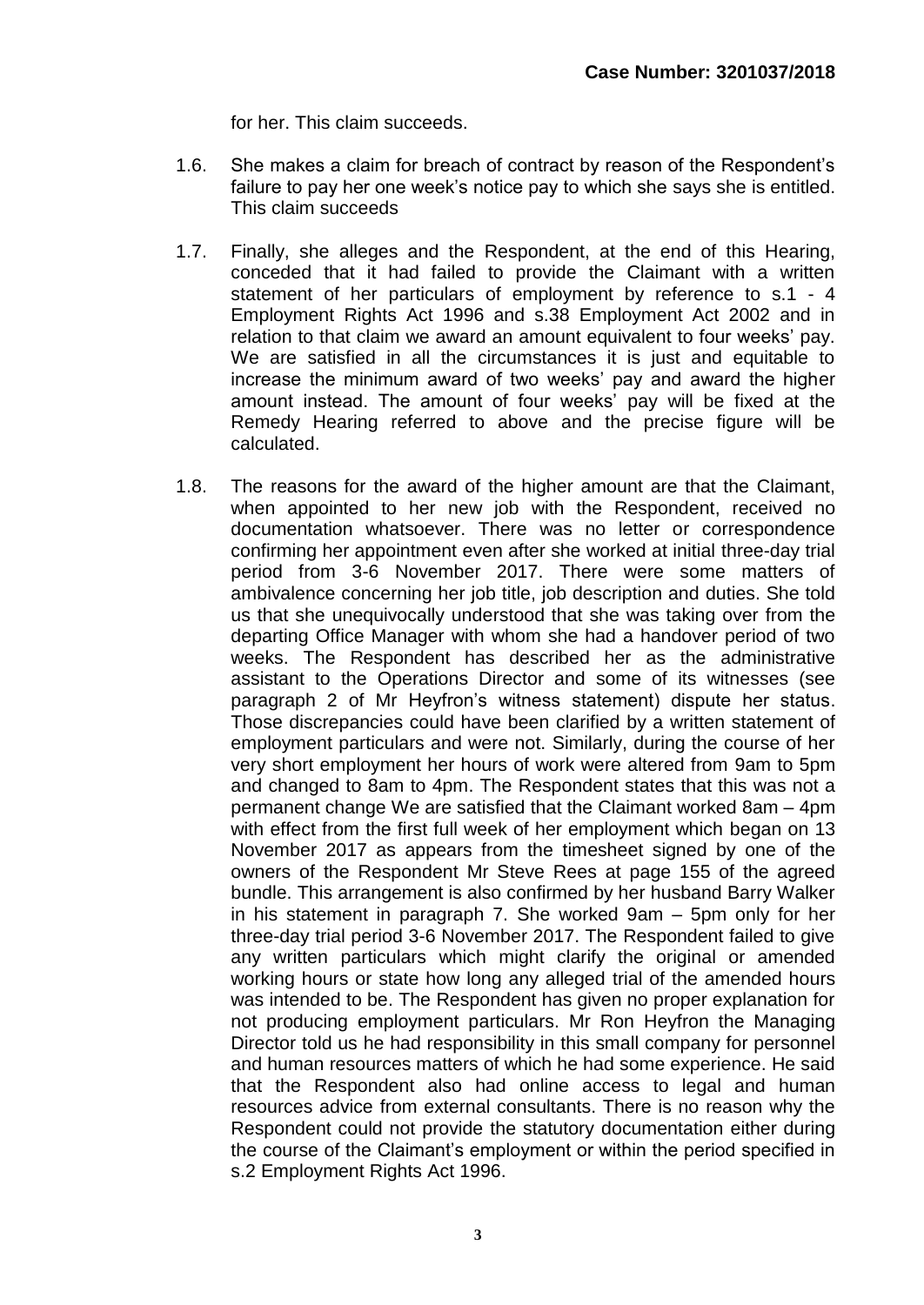2. There is at pages 39 – 41 of the agreed bundle in this case a list of the agreed issues in this case which we will use as the structure for these Reasons but taken in a different order so as to more closely follow the chronological progress of the Claimant's short employment. The Claimant gave evidence on her own behalf and her husband Mr Barry Walker was a witness. The Respondent's witnesses were Mr Steve Rees, the owner and a Director of the Respondent, Mrs Adele Rees, his wife, who is employed in the business, together with the Managing Director Mr Ron Heyfron and the Operations Director Mr Jim Grant. There was a small agreed bundle of documents to which was added, by consent, pp 155-7. We had the benefit of oral submissions from both Ms Tharoo and Mr Gilbert.

3. As stated above, the Claimant worked for the Respondent from 13 November to 13 December 2017. The Respondent is a small company which at the time had twenty-three employees, carrying out asbestos services including asbestos removal and insulation, asbestos surveys, demolition, fire-proofing and building services. The Claimant worked in the office with eight or nine other employees including the Respondent's witnesses.

4. We find that she was certainly recruited to carry out some of the duties of the Office Manager (Jackie) and also to take on some of the duties then carried out by Mrs Adele Rees in relation to payroll and other finance tasks. Mrs Rees was unfortunately unwell from a serious illness, recovering from chemotherapy and needed assistance. The Claimant was recruited to the role through her personal connection with Mr Jim Grant who had worked with her previously. He made contact with her and introduced her to the Respondent. She had previously been working for her husband Barry and caring for her small daughter but was interested in a new opportunity.

5. The relevant exchange of emails is at pages 149 – 152 of the bundle. Mr Grant writes, "*our Office Manager is leaving soon and am actively looking to get someone to run the price* [this is a misprint for place] *maintain compliance etc. etc."* In that email chain the Claimant makes it clear that she is ambitious and wants to obtain additional qualifications and move forward with her career above and beyond the part-time work which she was then doing for her husband's digital marketing company.

6. Her enthusiasm for her new job is apparent from the messages at page 139 which are published by way of a WhatsApp family group chat called "dad updates". The group consists of the Claimant's five siblings, her two brothers in law, her husband, her mother and father. It is a characteristic of this case that the Claimant seeks the advice and support of this group on a regular basis in relation to her work and working relationships. This is not unnatural nor the subject of any criticism by us. The nature and content of these chats does not suggest to us any plan by the Claimant to exploit or deceive the Respondent in the way implicitly suggested by the Respondent's witnesses, for example, to knowingly obtain maternity benefits from her new employer rather than from her husband's business. We do not agree that the content of those chats or any other communications between the Claimant and her family and friends demonstrates any pre-meditated plan to bring tribunal claims or any other legal action against the Respondent for financial gain.

7. Messrs Rees and Heyfron were content to accept Mr Grant's recommendation of Mrs Walker and therefore did not carry out any further recruitment exercise.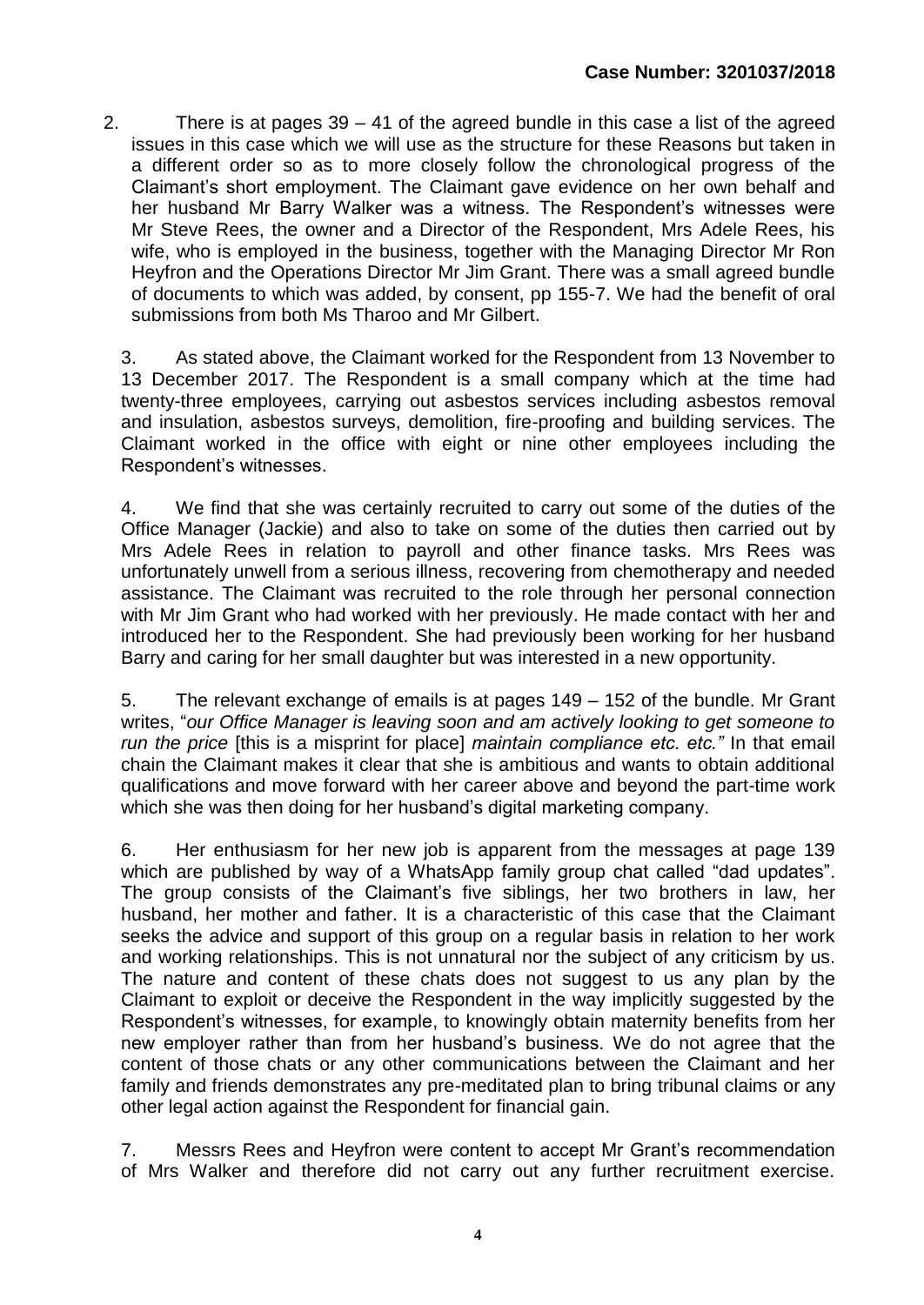Mr Rees told us that he was relieved and pleased that the problem of Jackie's departure, after ten years with the company, had been solved. Mr Grant and Mr Rees therefore appointed Mrs Walker after an interview and a three-day trial period and she was not required to compete with any other candidates.

8. It matters not, whether at the time of her job interview, during the initial three day trial period or in the early days of her permanent employment Mrs Walker knew she was pregnant or had informed her colleagues that she was 'trying' for another baby. Neither of those facts makes any difference to her entitlement to assert her rights to the legal protection offered by employment law and the Respondent given its size and administrative resources could be expected to know that position. However, certainly by 6 December 2017, when she had been working for the Respondent three full weeks, she told Mr Grant and Mr Rees that she was pregnant with her second child. She told Mrs Rees on the telephone on 7 December and received her congratulations. Following a scan on Friday 8 December, she told her family chat that she was eight weeks and four days pregnant (page 142 of the bundle). Her baby was due on 16 July 2018 and she has subsequently had a healthy baby boy.

9. The Claimant said that she wanted to give the Respondent as much notice as possible in order that it could make arrangements to cover her maternity leave which, in the ordinary course of the events, may not have commenced for another five or six months.

10. Mr and Mrs Rees and Mr Grant told us that they had never worked before with a pregnant employee. Mr Heyfron told us that he had never had direct Human Resources responsibility for a pregnant employee because in his other jobs in bigger organisations there had been an in-house human resources department which dealt with maternity issues. We repeat however that the Respondent had access to expert on-line advice via subscription. The Arco Environmental Ltd Team Handbook in the bundle at pp 48-117 was only in a draft version during the period of the Claimant's employment, Mr Heyfron confirmed that the Claimant would not have known what was in it and it is therefore an irrelevant document for our purposes.

11. Mr Heyfron also became aware of the Claimant's pregnancy in the circumstances which he describes in paragraph 4 of his witness statement which is not disputed by the Claimant save for the final sentence which is a part of the conversation she says did not occur. A simple calculation, which Mr Heyfron said he did not carry out at the time, would confirm that the Claimant must have become pregnant in early October before she arrived to work for the Respondent.

12. It is the Claimant's case that what had been she describes in the ET1 as a *"nice family business and close working environment, friendly and informal atmosphere in*  which she got on well with everyone in the office, including the management group *began to change*". There is a central office in which the Claimant sat and four glass walled offices around that central space so that the Directors and the office staff are in close proximity and interact regularly during the working day. On Thursday 7 December 2019, none of the managers were in the office and although she spoke briefly to Mrs Rees on the telephone she did not see anyone else because Friday 8 December was not one of the Claimant's working days.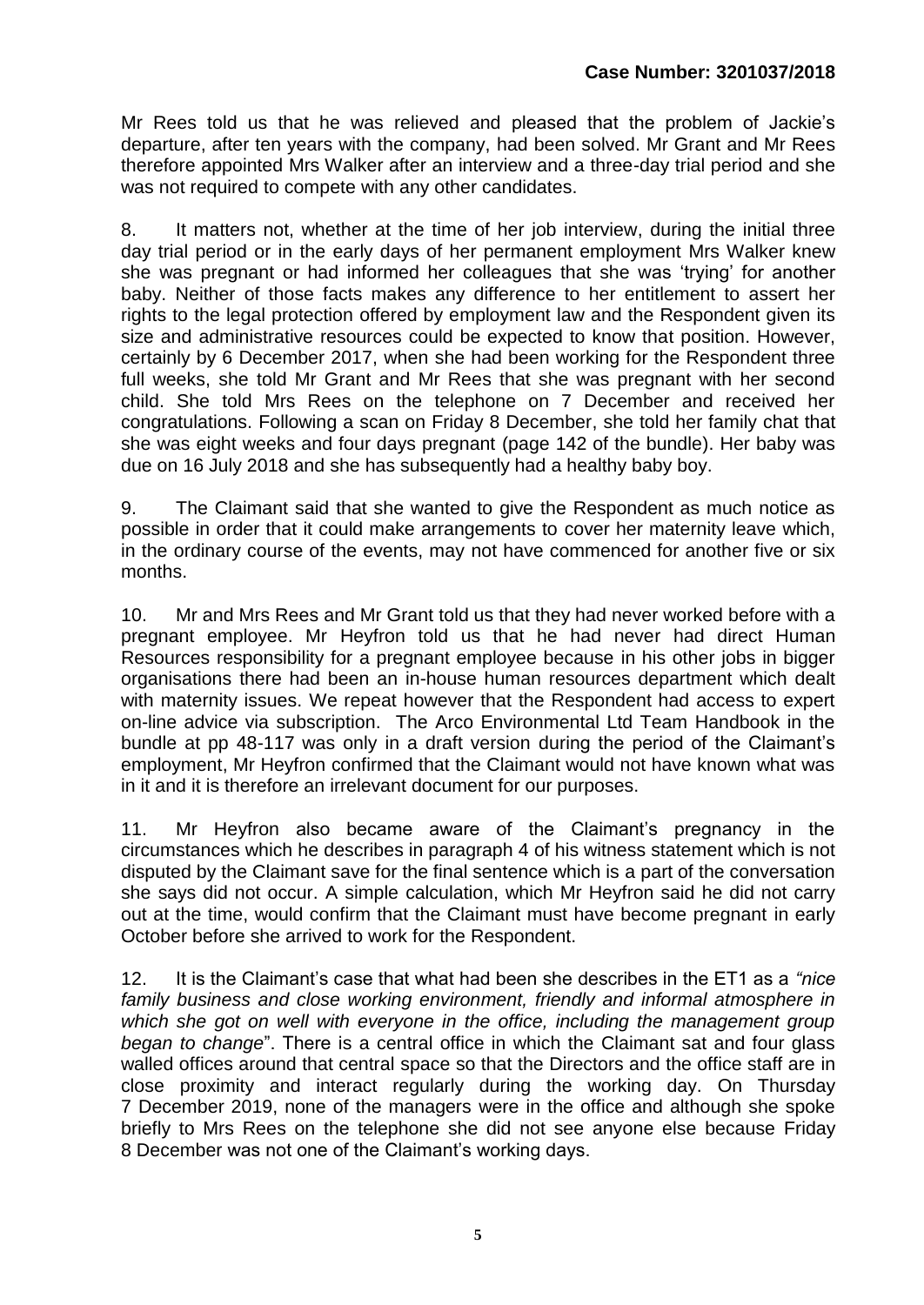13. The difficult and indeed discriminatory circumstances which the Claimant therefore identifies leading to her resignation at approximately 12.30pm on Wednesday 13 December 2017 occurred over a period of two and half days; 11, 12 and half day on 13 December. The alleged incidents of pregnancy discrimination and harassment are set out at  $2.1.1 - 2.1.7$  in the List of Issues.

## **Conversation with Mrs Adele Rees on 11 December 2017**

14. The Claimant describes in paragraph 17 of her witness statement that upon meeting Mr and Mrs Rees in the office that Monday morning both were "*very quiet with me*" and declined to engage in conversation. The Claimant states "*it was clear neither of them wanted to talk to me*". She attempted to engage Mrs Rees in conversation by showing her a picture of the pregnancy scan. We accept the evidence of Mrs Rees that at this particular time, around 10.30 am, she was busy doing the wages and carrying out her normal Monday morning tasks.

15. Mrs Rees was also preoccupied with the serious health difficulties experienced by her and her husband and she also told us she was particularly concerned about her husband because on the birthday of his late mother's, which actually occurred on 12 December not 11 December as both she and Mr Rees state incorrectly in their witness statement's, her husband is subdued and upset.

16. In those circumstances, we find that Mrs Rees inappropriately asked the Claimant if she had been trying to get pregnant. This comment was the beginning of the Claimant's perception that the Respondent was not pleased that she had arrived at her new job already pregnant and that she would require replacing, at least temporarily, by another employee during her maternity period.

17. The Claimant responded that she had been trying to get pregnant before she took the job but had then stopped trying to which we find Mrs Rees replied with words along the lines of "*oh well, shit happens, it's a new life*". Mrs Rees strongly refutes that she said any such thing but we prefer the Claimant's evidence that it was said and that she found it 'rather upsetting' but went back to carry on with her office duties. However, we are equally certain that the reference to "shit happens" was a reference to the inconvenience Mrs Rees perceived would be caused to the Respondent's business. It was not a derogatory reference to the Claimant's personal circumstances or her pregnancy being something which was "shit" for her and her husband. Mrs Rees had already congratulated her on the pregnancy. Mrs Rees gave her oral evidence in a highly emotive, often angry, and hyperbolic way; we are satisfied that she is more likely than not to have made such an 'over the top' remark.

18. However, we reiterate that this was the beginning of the Claimant's understanding that the Respondent was not pleased about the anticipated difficulties her pregnancy and maternity might cause for the business in a situation where none of the senior managers had dealt with maternity arrangements before. It was also the beginning of the Claimant's realisation that the Respondent was suspicious that she had taken the job whilst trying for a baby or even knowing that she was already pregnant. She telephoned her husband as was her normal daily practice in her lunch hour to tell him that she had been upset by this conversation with Mrs Rees. We accept the Claimant's evidence that she did not normally send frequent WhatsApp or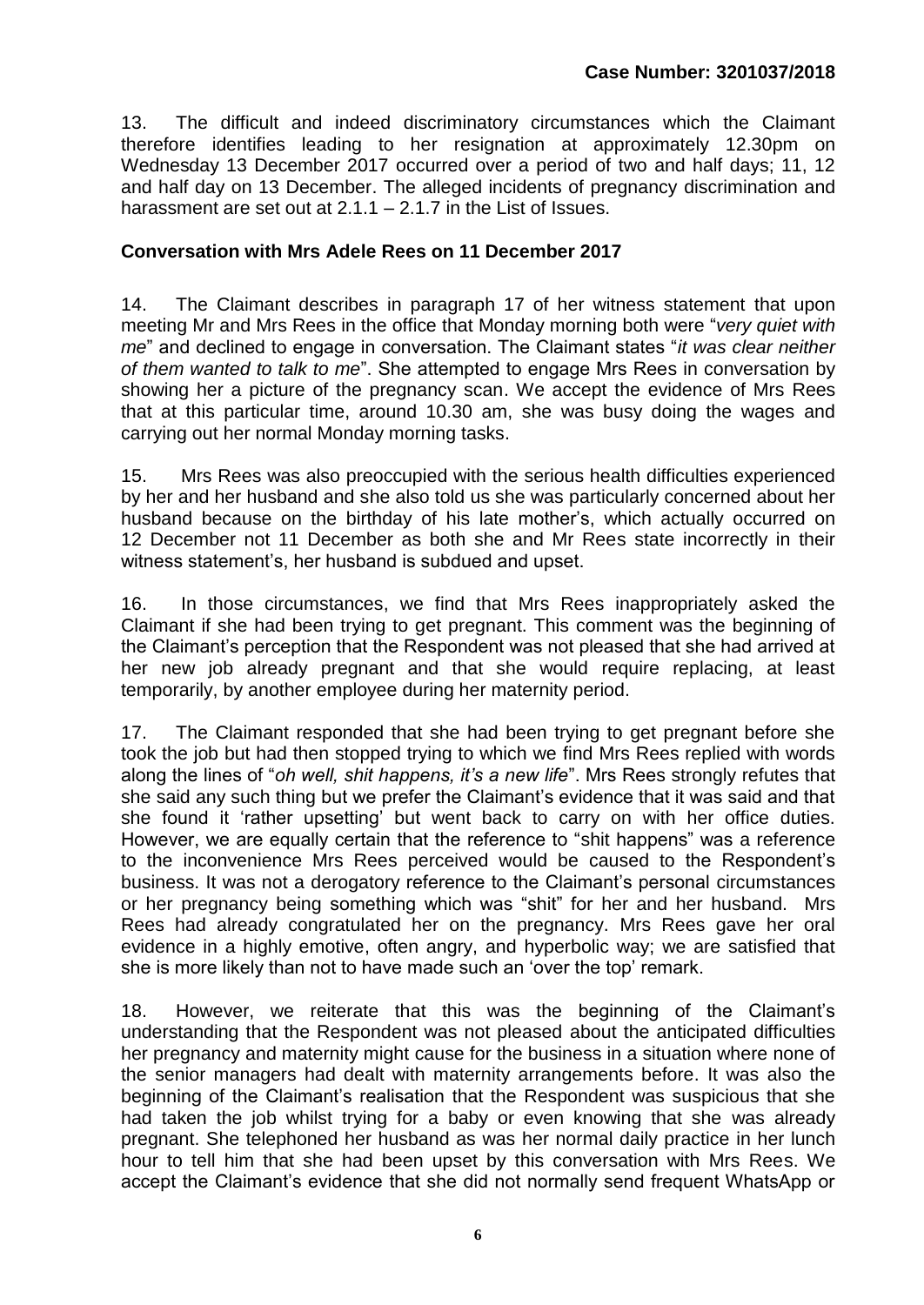text messages to her family and her husband in the course of a working day and this explains why there are no such copy communications in the bundle. She did however message much more frequently during the ensuing two days as she became more distressed about the position she found herself in. Then she began to message more frequently for advice and support.

19. We find that Mrs Rees' remark was unfavourable treatment and the reason for the remark was the Claimant's pregnancy and the perceived inconvenience it would cause the Respondent.

### **Meeting at 3.30pm on 11 December between the Claimant and Mr Grant and Mr Heyfron**

20. Following the conversation with Mrs Rees in the morning the Claimant was called into a meeting with the Operations Manager and Managing Director half an hour before she was due to leave to go home. She was surprised that Mr Rees was not there since he normally attended meetings. At this point there had been no discussion that the Claimant should transfer to Mr Heyfron as her line manager and she assumed Mr Grant was her manager. Mr Heyfron confirmed to us that he inappropriately asked the Claimant if she knew she was pregnant at the time she had taken the job. He now says that, upon reflection, it was a mistake to ask her that question. Mr Heyfron told us(and Mr Grant could not recall) that he is not sure whether he said Steve Rees wanted to know the answer but he did say that he asked the question out of "curiosity". We do not find it credible that such a personal and sensitive question was asked only from curiosity or by reference to a seemingly ambiguous reference by the Claimant about "over celebrating" her new job at the beginning of November (when she must have already been pregnant).

21. We instead find that it was reasonable for the Claimant to feel that the reason for this question was because either Mr Heyfron and/or other members of the management at the Respondent expected that the Claimant had taken the job under some kind of false pretence when she knew she was already expecting a baby. There was a reasonable perception by the Claimant that this was an implied criticism of her. Mr Grant does not recall that it was specifically put to the Claimant that anyone thought she was 'un-trustworthy' but, as stated below, in hindsight he was able to see how the Claimant at least received that impression.

22. In addition both Mr Grant and Mr Heyfron agree that at this meeting Mr Grant told the Claimant that it was best that Steve Rees was not there and that she should *'tread carefully'* around Steve. Mr Heyfron did not contradict or challenge this assessment of the situation. Mr Grant said in evidence *'I cannot remember what triggered me to say it- I think just to be calm in the situation'*. We do not accept that this remark was made by Mr Grant only on the basis that the Claimant should be aware that Mr Rees had had a minor stroke. The meeting was to discuss the Claimant's pregnancy, as Mr Heyfron confirms in paragraph 5 of his statement, and the implications for the Respondent's business. When the Employment Judge asked Mr Grant whether the reason that the Claimant should tread carefully around Mr Rees was because Mr Rees was 'fed up' that she was pregnant so soon into a new job he (Mr Grant) replied candidly "*everybody (me, Ron, Steve, Adele) was upset not particularly him because it was a new and stressful situation*.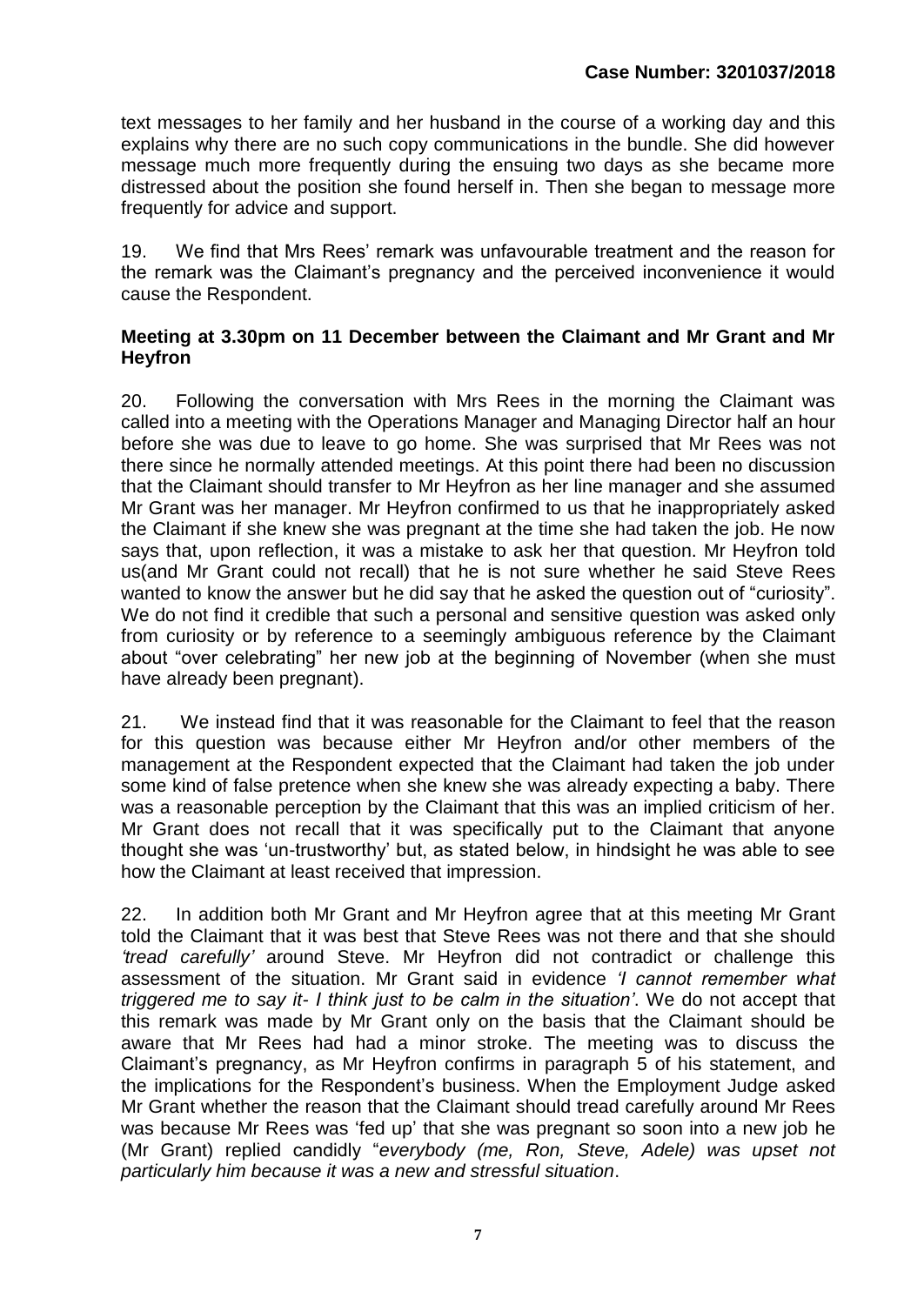23. Mr Grant also conceded that it could have been understood by the Claimant during that meeting that the Respondent believed that she had known about her pregnancy, taken the job anyway and intended to obtain maternity pay from the Respondent rather than from her husband's own business. Certainly, neither Mr Grant nor Mr Heyfron knew what the employer's statutory obligations were. He said, *"it could be perceived that's what we believed, yes*". In fact, that was precisely the effect upon the Claimant as appears from a message at page 154 that she sent to Mr Grant on the same evening at 6pm.

24. Mr Grant was the Claimant's primary contact at the Respondent's organisation, her line manager and a colleague from a previous job. He had introduced and recommended her to the Respondent. It was not surprising therefore that he was the first port of call for her to communicate her concerns and upset following the 11 December meeting with him and Ron Heyfron. It is not correct, as Mr Grant states in paragraph 7 of his witness statement, that he had no further interaction with the Claimant after the meeting because he received this eloquent message appealing directly to him.

25. The message at page 154 is a key document in this case. It begins '*sorry to* bot*her you at home. I went home quite upset after the chat today. I haven't intended on creating a problem for the business'* It is clear from Mrs Walker's communication with Mr Grant that not only is she distressed but also that she clearly understood the meeting to be about the potentially adverse financial and other implications of her pregnancy and maternity for the Respondent. That is why the message contains information about the responsibility for maternity pay and why she makes the statement "*I wouldn't take a job for maternity pay when I was already guaranteed it without travelling two hours a day. Can you pass this on to Steve and let me know where I stand please"?*

26. We find that she would not have used that phraseology unless during the 11 December meeting it had at the very least been strongly implied that she had taken the job when she knew she was pregnant in order to obtain maternity benefits from the Respondent and not from her husband's business. Mr Grant did not forward the message to either Mr Rees or Mr Heyfron and he did not reply to it. He says he discussed it with Mr Heyfron on the telephone but neither could recall the content of their conversation. Neither director took any action to reassure the Claimant or correct her impression. Mr Grant ignored her request for help on the apparent ground that Mr Heyfron was now the line manager of the Claimant and he would deal with all matters of her welfare moving forward. We find, in accordance with Mr Heyfron's own evidence that the proposal for him to become the Claimant's line manager in the future was not conveyed to the Claimant until 13 December.

27. We find that the conduct of the meeting on the afternoon of 11 December 2017 and the failure of the Respondent to respond in any way to Mrs Walker's concerns as expressed in the message to Mr Grant at page 154 amounts to unfavourable treatment because of her pregnancy and harassment. There is no other explanation for the Respondent's treatment of her.

#### 28. **Burden of proof**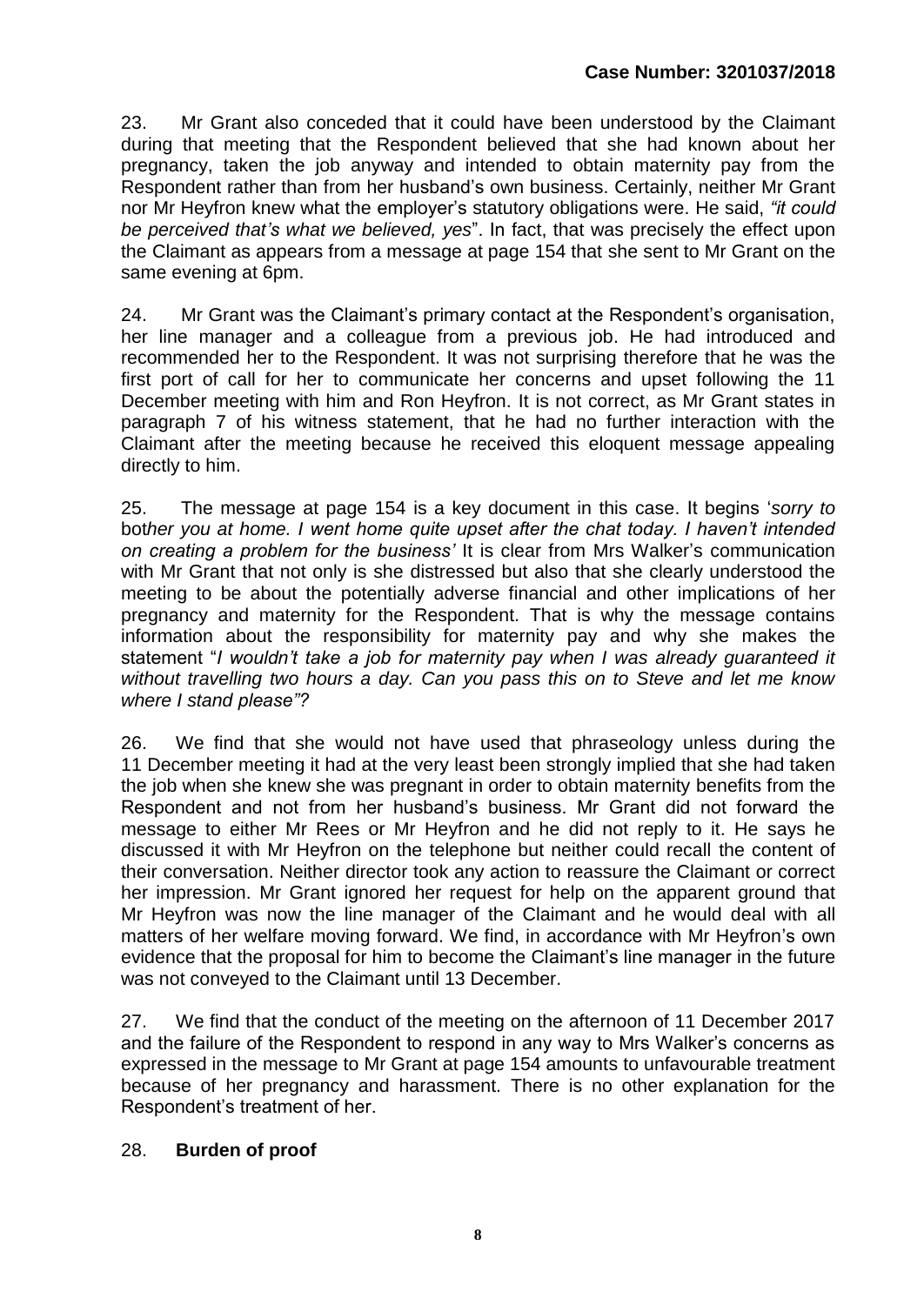We are satisfied by reference to s136 Equality Act 2010, on the basis of the totality of the evidence in this case, that the Claimant has discharged her burden of proof. She has demonstrated facts in relation to direct pregnancy discrimination and harassment from which we could decide that a contravention of the 2010 Act has occurred and there is an absence of any other explanation for the Respondent's behaviour towards her as appears from our findings stated above and the conclusions set out below.

29. In his oral evidence Mr Rees spoke of a changed and unsettling 'atmosphere' or 'cloud' in the workplace after the Claimant announced her pregnancy. He said '*it was no secret that an incident would occur. I was nervous there was a problem'.* We were unable to understand what type of incident he might be referring to but it was clear that Mr Rees took the decision to withdraw from all but the bare minimum of contact with the Claimant. His evidence in tribunal was irritable, incoherent and inconsistent in many aspects and he referred to his witness statement as being *'not enough, not good quality. I am out of my depth'.* However, he sought to demonstrate, so far as we could ascertain, that any withdrawal by him and Mrs Rees from their previous informal and friendly daily engagement arose only from other pressures upon them and not from any disappointment and/or distrust they felt as a result of the Claimant's announcement. Mr Rees agreed that he was disappointed at the prospect of losing an employee on maternity leave who had only just been trained up and was doing good work. He cited his own and his wife's health problems, the anniversary of his late mother's birthday, pressure of daily tasks and business -critical meetings and decisions which needed his attention. He and Mrs Rees also gave unsupported evidence that they were made uncomfortable '*from day one'* by talk of sexually explicit conversations in the office initiated by the Claimant and- as it transpires unsubstantiated- rumours that she had brought several tribunal claims against her employer before; Mrs Rees refers to the Claimant's complaints against the Respondent as deliberately 'concocted'.

30. Mr Heyfron also agreed that there was a bit of an 'atmosphere' which he described as 'flat'. He said it was because the Claimant was almost apologetic about her pregnancy and the Respondent probably did panic about the HR issues and because *'we had employed her to solve a problem when Jackie left and I was thinking who would do the work next year'.* These are not the same reasons given by Mr Rees.

31. We cannot agree that any of the factors described by Mr Rees are an alternative non-discriminatory explanation for the Respondent's actions. Rather we are certain that after 6 December 2017 Mr and Mrs Rees did withdraw from interaction with the Claimant and this is because they perceived that her pregnancy and maternity would both add to and exacerbate the pressures on the business and on them personally. We find it likely that they therefore wanted Messrs Hefron and Grant to deal with the practicalities and they did not want, save for a bare minimum of contact, to speak to or meet with the Claimant for fear that their animosity, disappointment and impatience towards her might become too evident and cause an incident.

32. We are satisfied that the ostracisation of the Claimant by Mr and Mrs Rees after 6 December 2017 amounted to unfavourable treatment and harassment because of her pregnancy. We are not convinced that there is any other credible and consistent explanation for this treatment which was a change from their previous conduct towards her.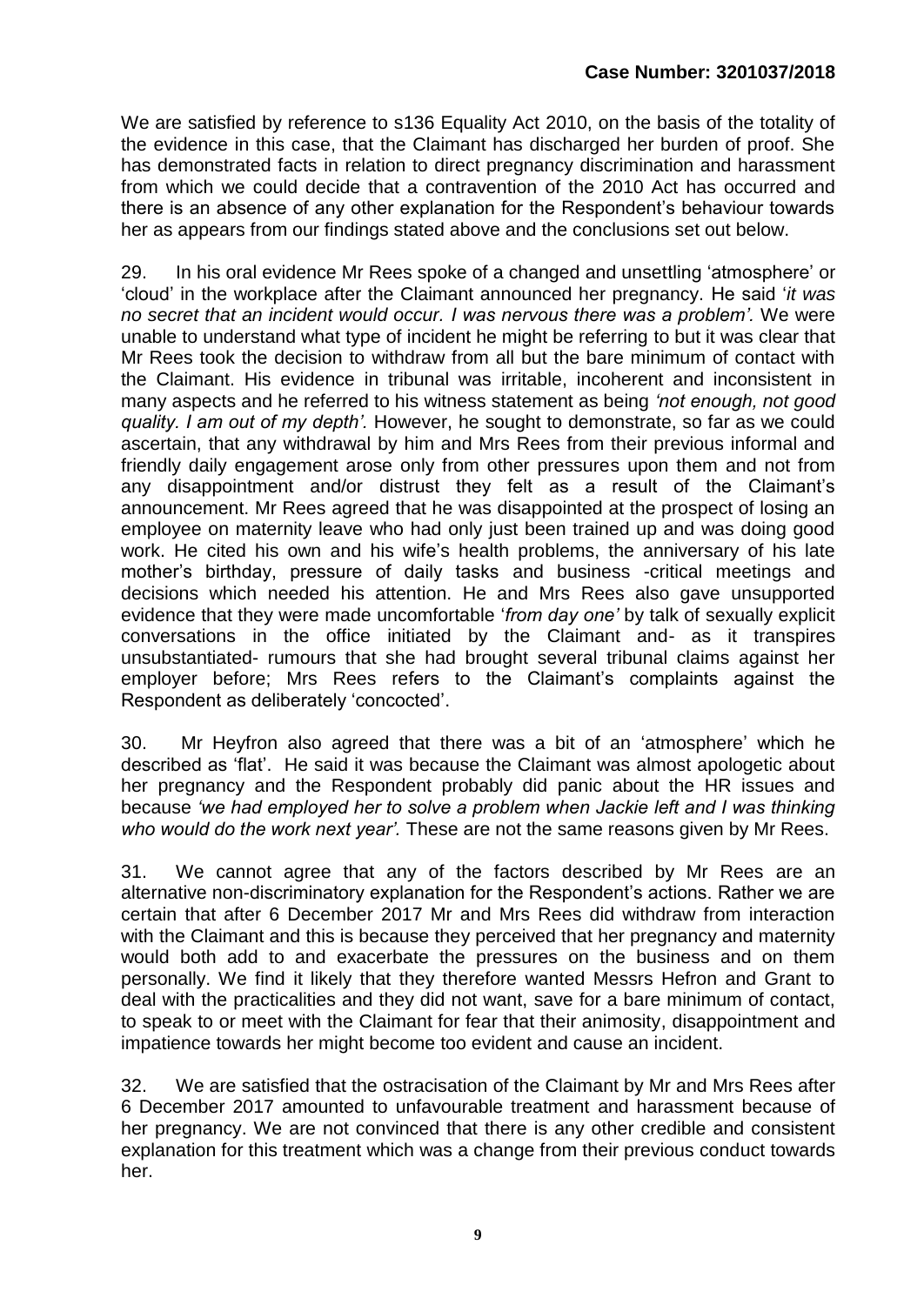# 33. **Events of 12 December 2017**

Paragraph 2.1.5 of the List of Issues refers to the Claimant's observation that both Mr and Mrs Rees ignored her on the morning of 12 December and, by contrast, did greet and chat to Mr Heyfron. She describes the awkward situation of being 'blanked' in her contemporaneous messages to her husband summarised on page 136 of the bundle and to a friend (Clara Brown) in an email at page 141 timed at 2.45pm. The Claimant was in tears in Mr Heyfron's presence and we find that he acknowledged the difficulties of the situation for her but said that a meeting the next day to obtain advice from the Respondent's HR provider should help to resolve matters. Mr Rees gave oral evidence that he was told by Mr Heyfron that the Claimant was upset and had been crying that morning but he took no steps to speak to her or reassure her. He left the matter to Ron Heyfron to resolve because he is '*the professional'.*

We are satisfied that the behaviour of Mr and Mrs Rees on the morning of 12 December was unfavourable treatment and harassment relating to the Claimant's pregnancy and that there is no other explanation for the fact that they singled her out to be ignored as compared to their courteous treatment of Mr Heyfron.

#### 34. **Meeting with Mr Ron Heyfron on 13 December 2017**

- 34.1 There are no notes or minutes of this meeting at which we are satisfied that Mr Heyfron told the Claimant that he would now be her line manager in substitution for Mr Jim Grant. Part of the Claimant's account of the events of the morning of 13 December is contained in her messages to her husband on their private WhatsApp chat which is summarised on page 138. Mr Walker says at paragraph 11 of his witness statement *'at this point Eilise was extremely upset each day'.*  The messages record that Mrs Walker was tense because she had offered tea to Mr Rees, he had refused and then three minutes later had made tea for himself; whatever the reason for Mr Rees' actions she reasonably perceived this as another snub to her following the upset she had experienced the day before about which she had complained to Mr Heyfron.
- 34.2 The Claimant's meeting with Mr Heyfron must have taken place at around 11.30 am which is when her messages to her husband are paused. It was clearly a short meeting. At 12.18 pm Mr Heyfron sent her the email at page 122 headed' just to summarise our brief meeting this morning'. An outline risk assessment is attached to that email at pages 123-126. The Claimant is certain and we accept her evidence that she did not complete or indeed contribute to the text of the risk assessment and the medical form is blank. We are certain that the content of the email and the attachments did not influence the Claimant's decision to resign because she had already decided to leave as advised by her husband at 11.21 am on page 135. She had already drafted her resignation letter and did not amend it. She told us that the email confirmed what she already knew.
- 34.3 Nonetheless Mr Heyfron's email and the attached documents are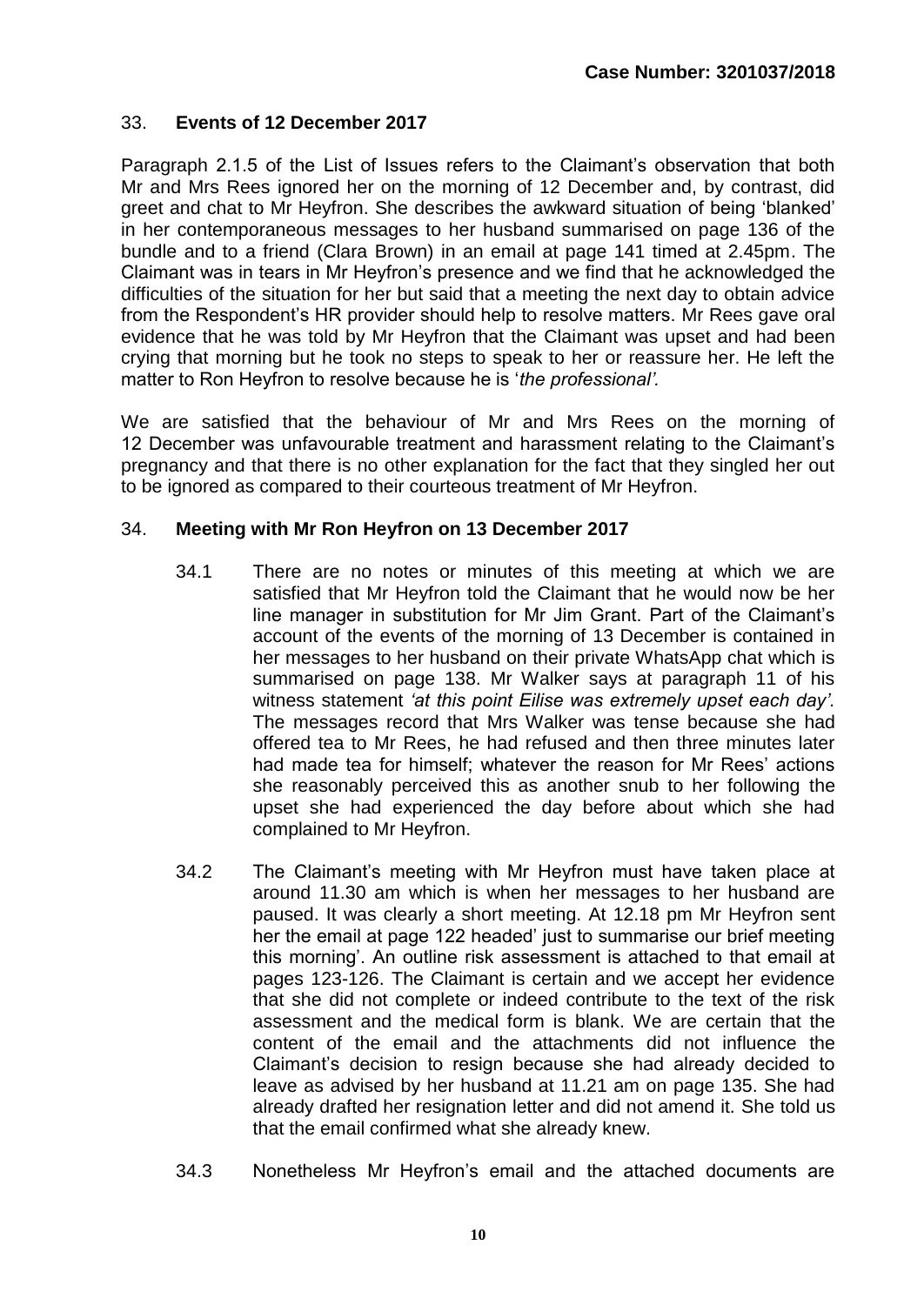stated in his email to be a contemporaneous record of his 13 December meeting with the Claimant and it is apparent that on receipt of HR advice from Emma Charlick of The HR Department Advice Line he wished to complete a pregnancy risk assessment. Mr Heyfron's email refers to the opportunity for the Claimant to '*discuss any aspect of the risk assessment'* with Ms Charlick the following week on Wednesday 20<sup>th</sup> December combined with an invitation '*if you feel that this needs to be amended please let me know'.* It is not clear to us whether the time and date of the appointment with Ms Charlick was conveyed to the Claimant at her face to face meeting with Mr Heyfron.

- 34.4 What is clear is that she was very alarmed and fixated upon the fact that the Respondent wanted to change her working hours to 9am-5pm which would substantially increase her travel time to and from work. An employee who had not experienced the unfavourable treatment the Claimant had received in the preceding two days might have waited to consult with Ms Charlick and Mr Heyfron as to whether any such change in hours was necessary or desirable. However, the Claimant was convinced that the change of hours was inevitable. She wrote to Clara Brown *'they want to change my hours 9-5. They are considering changing my days'.* The contrast in terminology relating to the change of hours - '*we need to change your hours'* and the change of working days - ' *we would like you to consider your working days'* in Mr Heyfron's email suggest that the former course of action was a much more fixed decision than the latter. The draft risk assessment states at page 124 '*with immediate effect hours of work to be adjusted'*. The email is a summary of the discussion Mr Heyfron and Mrs Walker had just had. It is unsurprising that the Claimant formed the view that the change of hours was a fait accompli. In his evidence Mr Heyfron agreed that he had explained to the Claimant that the HR Adviser was insistent on the change of hours and that it was 'required'; he said that his email was perhaps not well expressed and he now realises, with regret, that the HR advice was probably in error and he ought to have sat down with the Claimant and worked it out rather than giving the impression that it was a 'done deal'.
- 34.5 The Claimant did not see the email at page 121 sent by Ms Charlick to Mr Heyfron and copied to Mr Rees. Its content cannot therefore be causative of her resignation. However, the content of that email does reveal that the Respondent and its advisor recognise the poor relationship between Steve Rees and the Claimant. We have found as a fact that Mr Rees ostracised the Claimant and not vice versa. It is not relevant to the stated purpose of the meeting which was to discuss a pregnancy risk assessment but nonetheless Ms Charlick advises:-

'*Steve, we mentioned that you would not for the time being have any involvement with Eilise but do please make sure you are still being civil to her, say good morning, good night etc. as you would with any other employee'*.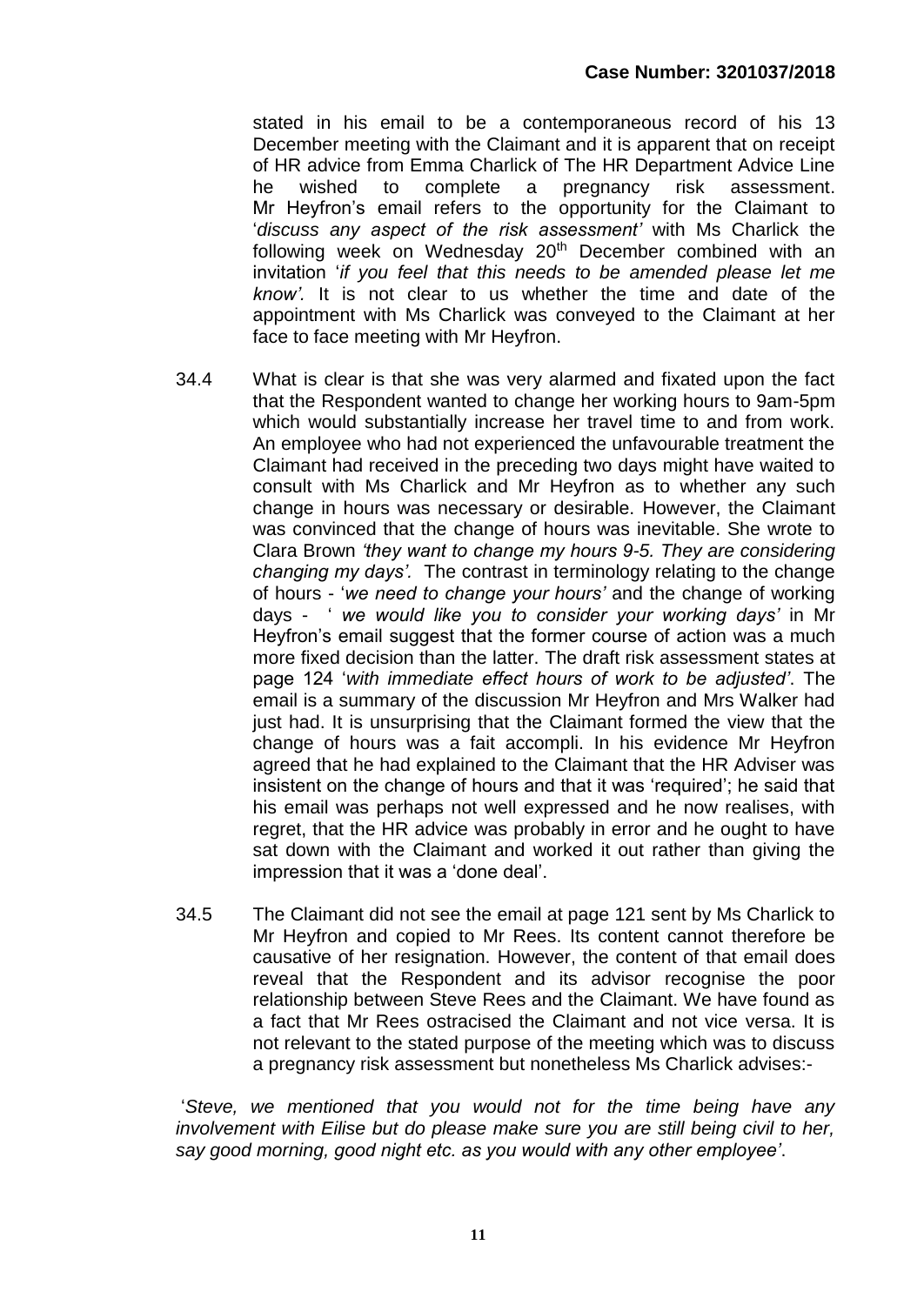This comment corroborates the Claimant's evidence that she was indeed being treated differently and unfavourably by Mr Rees. Mr Heyfron confirmed that at the meeting with HR he had himself told Steve Rees to '*butt out and leave it with me'*

34.6 Again, the wording of the email from Ms Charlick demonstrates a contrast between the change of working hours '*the hours will be changing back to 9 til 5'* and the change of days-'*ask her to consider this'.* We find that this contrast of language and tone was on the balance of probability conveyed to the Claimant and she panicked, in the context of the discriminatory behaviour and harassment she had experienced before. She anticipated further unfavourable treatment and a breach of the terms and conditions of her verbal employment contract and resigned almost immediately after her meeting with Mr Heyfron without waiting for the outcome of any further risk assessment or consultation. She told us that she thought 'the Respondent's behaviour would continue for another week '*so I couldn't stay in that environment just waiting to speak to somebody'.*

We are satisfied that the conduct by the Respondent of the short meeting on 13 December 2017 had the effect on the Claimant of continuing to make her feel intimidated and degraded. It was therefore part of the harassment relating to her pregnancy to which she has been subjected.

#### 35. **Harassmen**t

We find that the effect of the events which took place at work over the very short period of three days 11-13 December 2017 was to harass the Claimant by violating her dignity and creating a hostile, humiliating and offensive environment for her. That harassment related to her protected characteristic of sex because, as is axiomatic, only women can be pregnant.

There is no requirement in employment law for there to be an extended period of such conduct before the statutory definition of harassment is met.

The Claimant made it clear not only in her message to Mr Grant at page 154 but also when she broke down in tears in front of Mr Heyfron on the morning of 12 December 2017, having been ignored by Mr and Mrs Rees, that this conduct was unwanted. She summarised the unwanted conduct in her resignation letter at page 127 of the bundle.

# 36. **Resignation**

The Claimant's resignation letter dated 13 December 2017 addressed to Mr Steve Rees was written before she saw Mr Heyfron's email; we are certain that she did not amend it before she left the office, arriving home by 1.29 pm as appears from a 'Dads Updates' WhatsApp message on page 146. Her journey home from Romford to Southend must have taken an hour at least and so she probably left the Respondent's premises no later than 12.30pm.

The resignation reiterates the principal alleged acts of pregnancy discrimination which